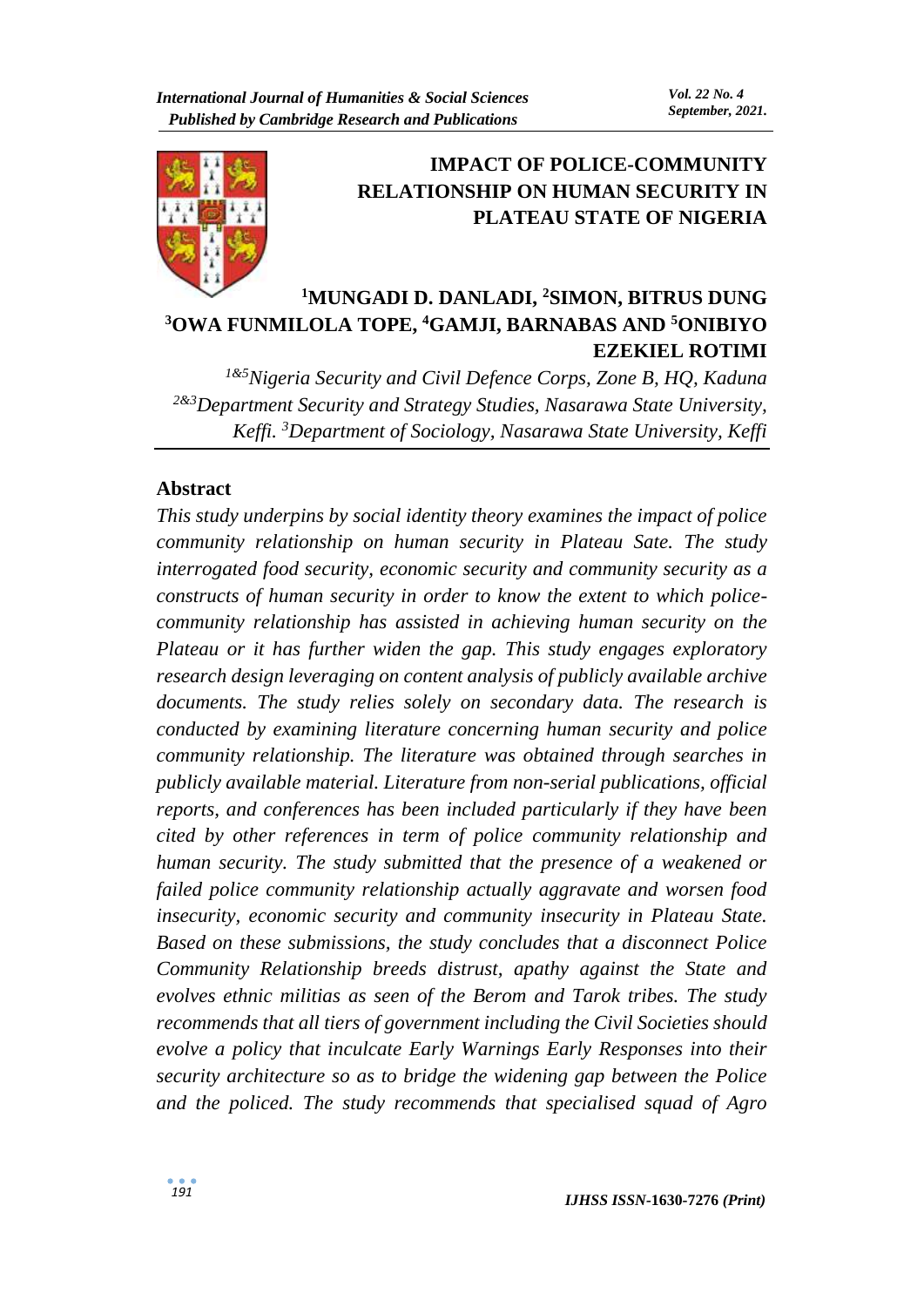*Rangers should be engaged by all tiers of government in order to secure the farming communities and stem the palpable fears of food insecurity.* 

*Keywords: Community Security, Early Warning Early Response, Gap theory. Human Security, Police-Community Relationship* 

#### **Introduction**

The plethora of violence as seen displayed in the North Central, Nigeria, particularly the Plateau State is not unconnected with why the former is presently a shadow of her former status, as the tourism centre of the nation, attracting settlement of Whites not only because of good climatic condition but of the peaceful and serenity of Jos town. Plateau State has had a fair share of violence from religious crisis to ethnic violence and now the incessant clashes between herders and farmers. Worrisome now, is the pattern the crisis has taken with evidence of planned attacks of purposeful destruction of farmland, razing down of villages with the assistance of suspected mercenaries. At the centre of all these crises is the vexed issue of sedentary farmers and pastoral Herders.

The unceasing destruction of grown crops, burning of food barns, robbery, ambushes and killing of farmers and community members have become the new normal in some communities in Riyom, Barkin Ladi and Bassa local government areas of the zone despite the presence agencies with armoured personnel carrier (Vanguard, 2021). All these violence, constitute threats that could be pointers to the existence of a widening gap between the communities and security agencies that are meant to protect them and ensure human security. Human security is the absence of fears and freedom from want. It is a departure from the State centric security approach since it is human inclined and not about territorial power and State might. Absence of human security could also signify the existence of disconnects between the people and security agencies and judicial system that are to protect them.

Police community relationship connotes the existence of relationship between the security agencies both formal and informal, and all fragments of the community; from the youths, to the business owners, to the farmers, religious bodies. It is a holistic relationship that put the community under the radar watch of security agencies. Such relationship, when in existence ensures safety of the populace, it signifies the active involvement of civil societies and the existence of an Early Warning Early Response (EWER)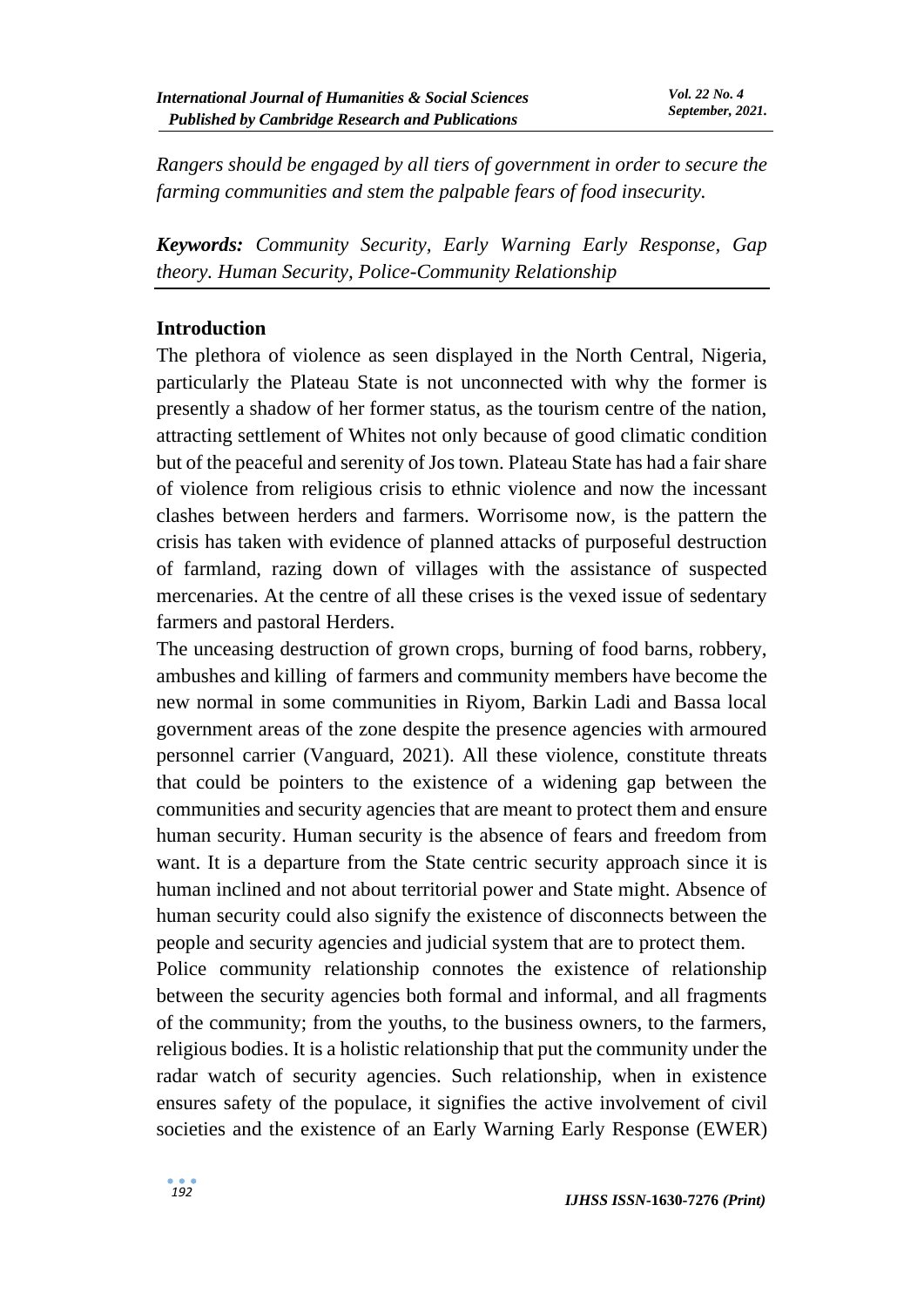signals between the policed and the police. The absence or weakness of police community relationship could be seen in the formation of informal security group or militias to protect a given community (Mungadi, 2020; International Crisis Group, 2018).

According to Global Peace Index (2021), Nigeria ranked Nigeria 146th out of 163 countries assessed, such that the country occupies same league of least peaceful countries such as Yemen, Syria, South Sudan, Afghanistan, and Iraq. While in Africa, Nigeria came 8th among the least peaceful countries. All these indicators exert direct pressures pressure on the human security of the country particularly on the Nigeria Police as the lead agency for internal security. A good Police-community relationship could trigger cooperation of community stakeholders to provide information about crime in their community. Police-community relationship can further disaggregated into Police-corporate body's relationship, Police-Vigilante relationship, Police-host community relationship and Police-other security agencies relationship. How effective these relationship stands is expected to impact greatly upon human security (Adamu, 2021).

The Global Terrorism Index (2017) ranked Nigeria as one of the five deadliest epiccentres in the world impacted by terrorism. Nigeria epicentre of terrorism is the North East where Boko Haram holds sway while insurgency, banditry, Herdsmen-Farmers conflicts, villages-market raiding which abounds in the North West and being overwhelmed has since spilled into the North Central where Plateau State is situated, the State reputably known for its tourist attractions, is one of the five States that make up the North Central alongside Nasarawa, Plateau, Niger, Kwara and Kogi States. Nigeria Watch reported that, in 2020, Plateau was the state with the second highest number of fatalities (106) due to herders-farmers clashes in the country. It also stated that Plateau State was the one of the states with the highest fatalities (44) due to ethno-communal clashes, although the numbers of fatalities from such clashes decreased in 2020 in comparison to 2019.

Plateau State had been relatively peaceful for approximately 2 years, but tensions are resurfacing due to farmer herder conflicts which are unconnected with the State's grazing space which constitute a crucial cause of clashes between pastoral Fulani herdsmen and sedentary farming communities. Farmers and herders constitute one of the main categories of actors in the theatre of conflicts in Plateau State. Formal security agencies involve in ensuring internal security and remotely human security are the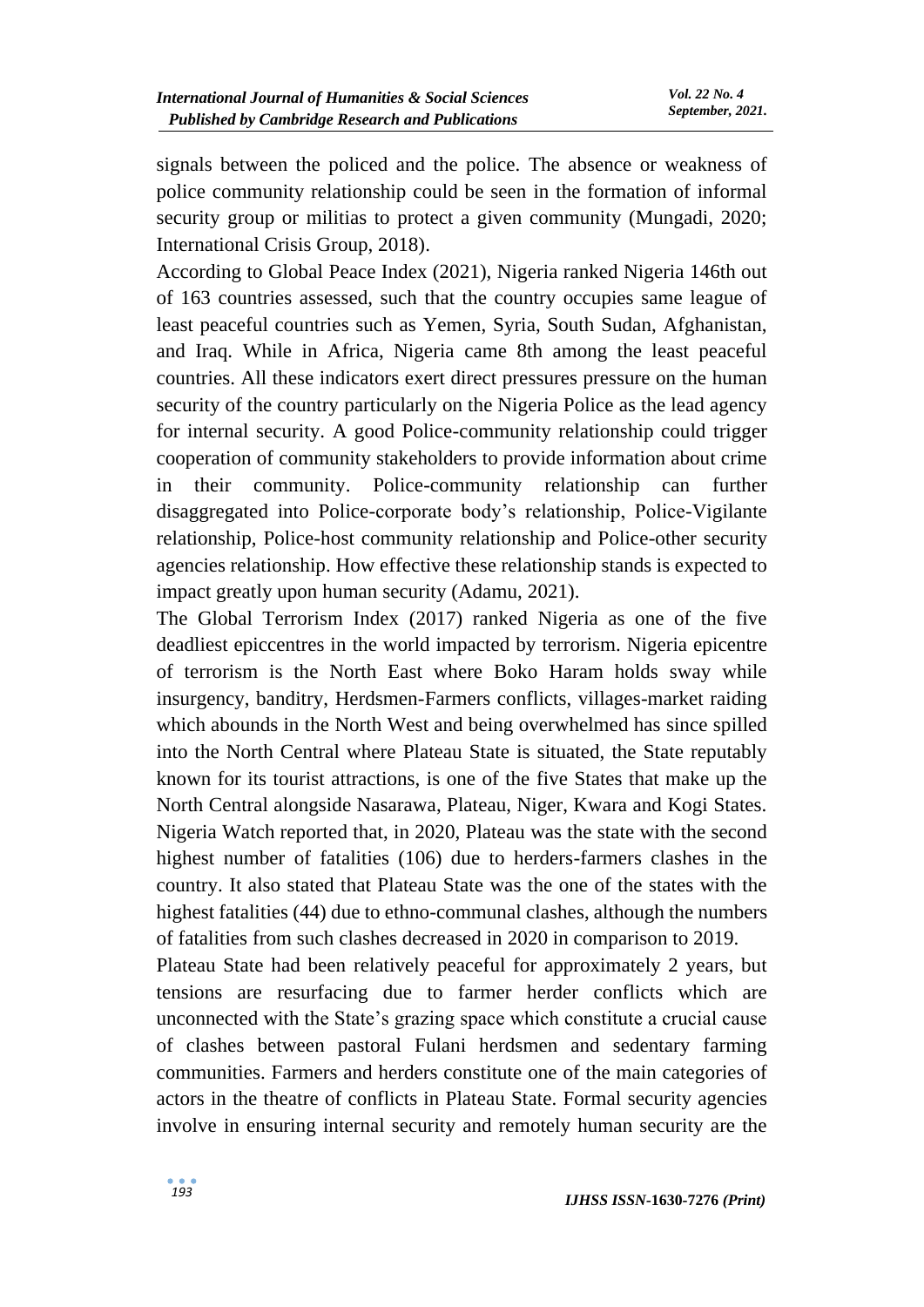Operation Safe Haven; a joint task force that was set up in 2010 consists of Service components of Nigerian Army, Navy, Air Force, Police, Nigerian Security and Civil Defense Corps (NSCDC) and Department of State Security (DSS). Whose main task is to maintain peace in Plateau State.

Due to incessant frustration in securing prompt response from regular former security, mostly the farming communities; the Berom and Tarok in Plateau, reportedly formed militias and vigilante groups to repel Fulani herders whose cattle grazed in their fields. These groups on occasions do collaborate with the traditional and national authorities; however, in other cases they attacked herders due to alleged damage to their farms or in order to forcefully keep them away from their areas (Nigeria Watch, 2019; International Crisis Group, 2018).

To the extent of literature review no studies has taken cursory look at the unique combination of the three constructs employed by this present study to measure Police-community relationship on human security in Nigeria and specifically Plateau State. It is by combining all these constructs in a single study subjected to analysis that this study filled the gap that exist in literature and further expand the frontier of knowledge.

This study provides answers to the following research questions;

- i. What is the effect of Police-community relationship on food security in Plateau State?
- ii. How does Police-community relationship affect economic security in Plateau State?
- iii. To what extent does Police-community relationship affect community security in Plateau State?

The significance of this study could be seen by policy makers, top echelons of the military, Nigeria Police Force, Services under the Ministry of Interior, North Central Governors' Forum, Civil Society and the academia in identifying potential human security risks of food security, economic security and community security arising from a disconnected or poor Policecommunity relationship in North Central particularly in Plateau State. Findings of this study will also further project the importance of participatory policing as against the present reactive and hostile policing approach. The findings may help individual, communities and corporate bodies in Plateau State to be more responsible and commited to an enduring relationship that works in combatting crime alongside the Nigeria Police by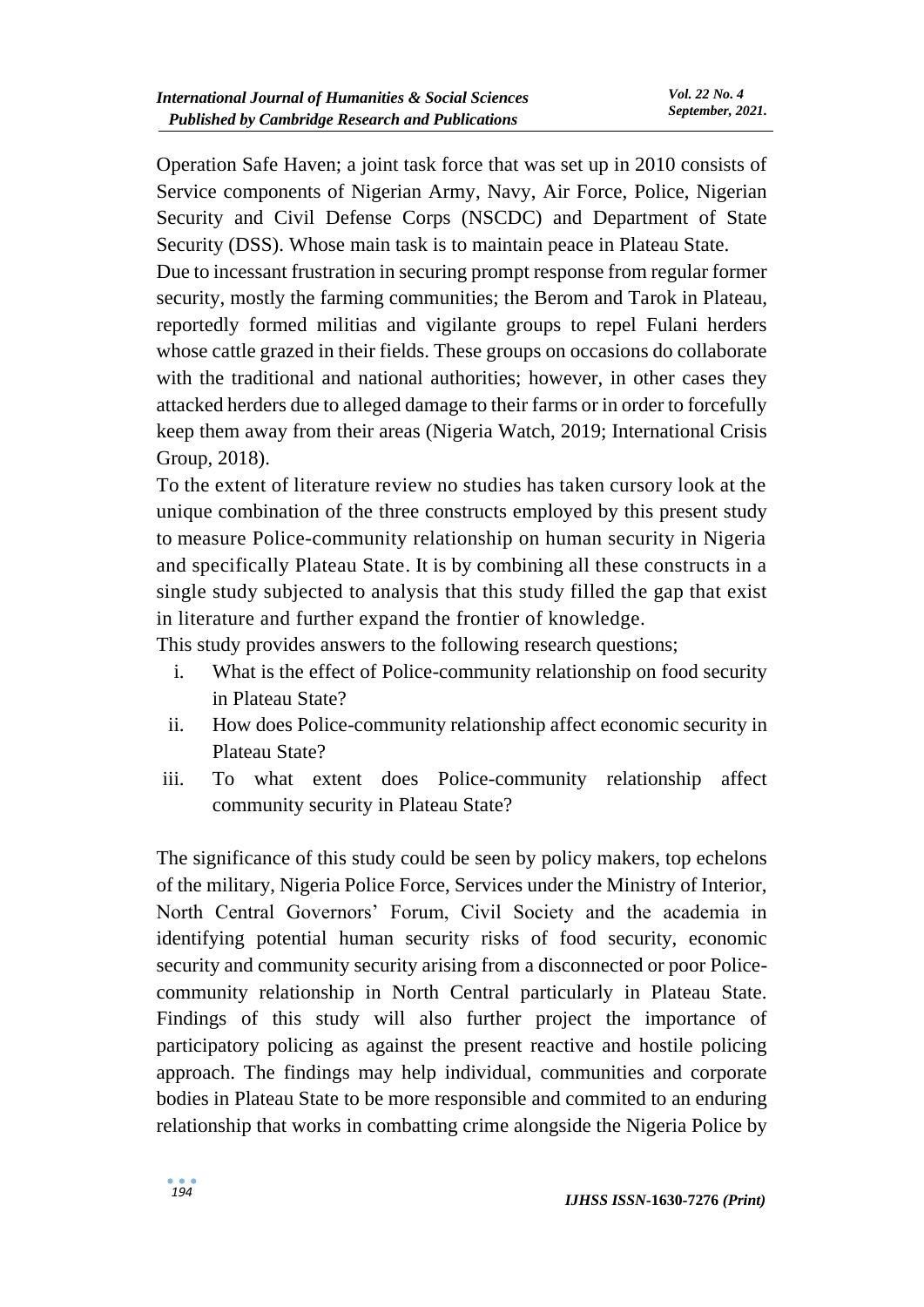providing information for further processing in the drive towards a stable human security.

While human security has certainly achieved broad recognition, the achievements over the last two decades may be less impressive when one starts to explicate the progress of each of the key elements subsumed under the human security concept. This paper thus sets out to examine the extent to which police community relationship has impacted on human security using the constructs of food security, economic security and community security, as vital elements of human security which to the extent of literature has not been done within the domain of study The paper is structured into five sections. Following this introduction, section two is concerned with literature review. Section three discussed the methodology adopted for the study; section four discussed the results, while

#### **Conceptual Framework**

#### **Concept of Police-Community Relationship**

section five provides the conclusion and recommendations.

Concept of Police-Community Relationship in this study refers largely to the Nigerian Army, Nigeria Police Force (NPF), National Security and Civil Defence Corps (NSCDC), Nigeria Customs Service, (NCS), Nigeria Immigration Service (NIS) and the intelligence services, all jointly involve in playing roles in assigned capacities in the internal security which directly impact on human security of the study area. It is widely believed that no one agency alone can succeed in reducing crime. This fact is acknowledged by security experts who argue that, 'any comprehensive strategy to reduce crime must not only include the contribution of the police and the criminal justice system but also the whole range of partnerships between all government security operatives and private/community organisations in addressing crime.

In South Africa for instance, the law allows "partnership policing" with For-Profit or Non-For-Profit organizations. This has yielded tremendous positive results against the rising spate of crime that has been rocking the country since independence (Wisler & Onwudiwe, 2005; Etannibi *et al.*, 2009). In Pakistan, a city deeply affected by crime, violence and fear, partnership policing creates 'safer spaces' for humanitarian activities. In the advanced climes of United States of America, law enforcement officers team up with citizens, business, private policing enterprises and other law enforcement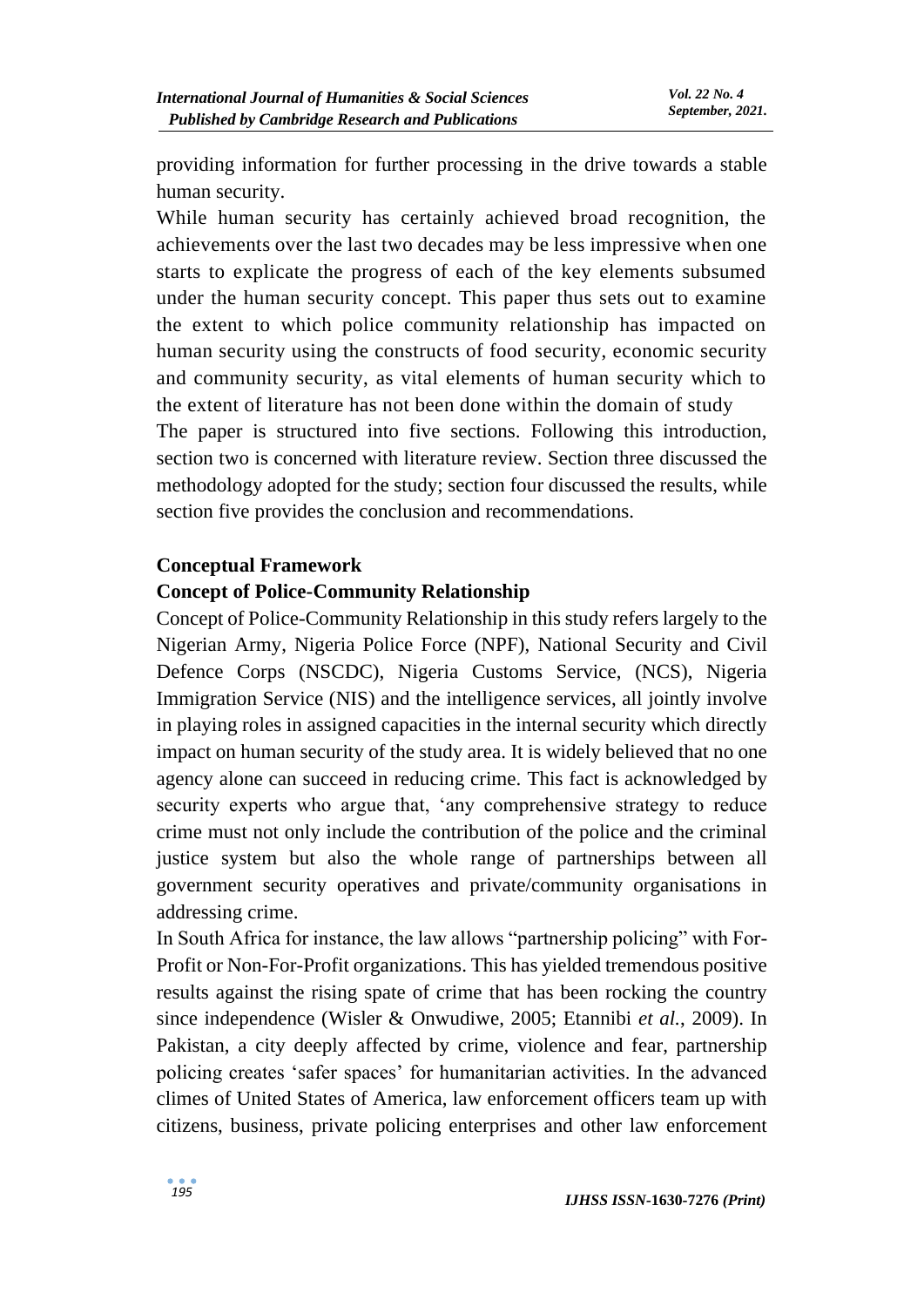agencies to achieve effective policing. This public-police relationship allows citizens to step beyond their daily law-abiding lives and get involved in projects, programs and other specific efforts to enhance their community's safety (Wrobleski & Hess, 2003).

### **Concept of Human Security**

The UN General Assembly's (2012) resolution 66/290 defines human security as an approach to ensuring ["freedom from want"](https://en.wikipedia.org/wiki/Freedom_from_want) and ["freedom from](https://en.wikipedia.org/wiki/Freedom_from_fear)  [fear"](https://en.wikipedia.org/wiki/Freedom_from_fear) for all persons is the best path to tackle the problem of global insecurity. The concept of human security is vital in building the resilience of civilian populations, not only in fragile States but world over, working towards the advancement of security before, during and after a crisis and building stability and peace. Prevention is the core objective of human security, thus it addresses the root causes of human vulnerabilities, by focusing attention on emerging risks and stresses early action. It actually strengthens local capacities to build resilience, and promotes solutions that enhance social cohesion and advance respect for human rights and dignity.

Interestingly, from a narrow perspective human security shields individual from internal violence and vulnerabilities whereas in abroad sense, it protects from fear, hunger, natural disasters, and diseases. Hence, the evolvement of human security which calls for a valuation of human insecurities that is people-centred, context-specific comprehensive, and prevention-oriented (United Nation Human Security Unit, 2014). Concerningly, in failed States, there are several fault lines that are human threats to daily existence of the people, some of these threats include militia herdsmen attack, kidnapping, political violence and instabilities, insurgency, terrorism, economic instabilities involving bitter conflicts with loss of lives, prevalence of ethnic militias and dislocations. In turn, these instabilities, lead to failing of states, struggling to defend sovereignty and apparent incapability of guaranteeing human security.

Human security is a flexible approach and can be tailored to different contexts and topics, according to the specific context. No matter which topic is addressed, a guiding principle of the human security approach is that it requires understanding the particular threats experienced by particular groups of people, as well as the participation of those people in the analysis process. Threats to human security can exist at all levels of development. They can emerge slowly and silently or appear suddenly and dramatically.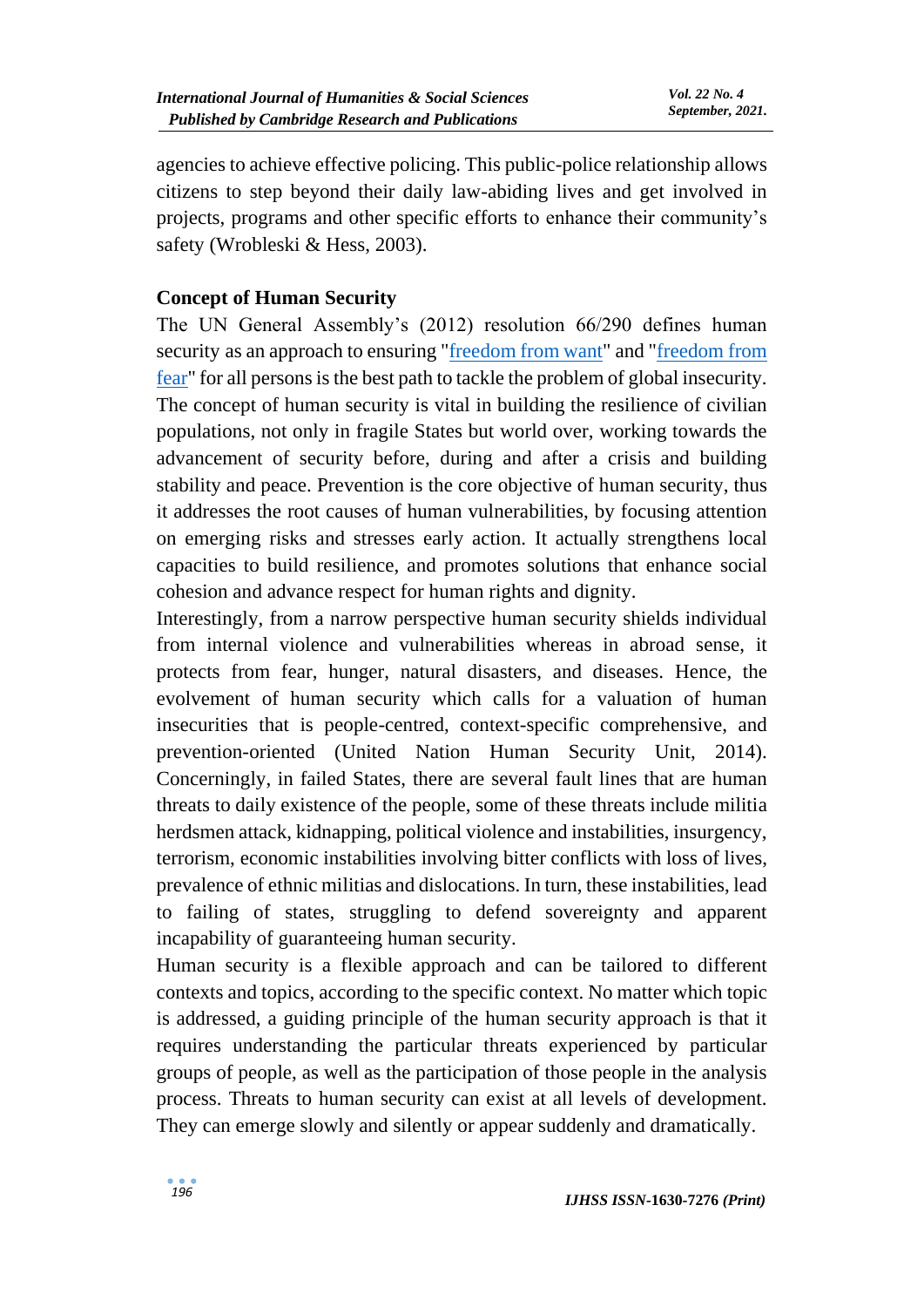### **Food security**

Food security according to Food and Agricultural Organisation (FAO) (2011) exists when all people, at all times, have physical, social and economic access to sufficient, safe and nutritious food that meets their dietary needs and food preferences for active and healthy life. Food security is usually framed in four dimensions food availability, access to food, food use, utilization and food stability (FAO, 2016a). Agbo (2002) defines food security as access by all people at all times to sufficient food for a healthy and productive life. Odey (2002) articulates food security system definition as the availability and accessibility of foodstuff in desired quality to all consumers throughout the year. Food security remain highly threaten in the North Central where there bound incessant herdsmen attacks on farming communities, ethno religious cleansing, climate change, economic wars, social group differentiation.

#### **Economic Security**

Economic security or financial security is the condition of having stable income or other resources to support a standard of living now and in the foreseeable future. It includes probable continued solvency, predictability of the future cash flow of a person or other economic entity, such as a country, employment security or job security. Financial security more often refers to individual and family money management and savings. Economic security tends to include the broader effect of a society's production levels and monetary support for non-working citizens.

Economic security is composed of basic social security, defined by access to basic needs infrastructure pertaining to health, education, dwelling, information, and social protection, as well as work-related security.

Economic security in Plateau State is threatened along ethnic, religion and demographic line such that it is uncommon to see people residing outside geographical area populated by people of related belief, culture and social affinity. Property values are also measured along same line so also commercial activities are also defined along same line. This could also be a sign of insecurity as attack could be triggered by social, religious and ethnic identity and this greatly constricts economic security

## **Community Security**

Community security sets out to protect people from the loss of traditional relationships and values and from sectarian and ethnic violence. Traditional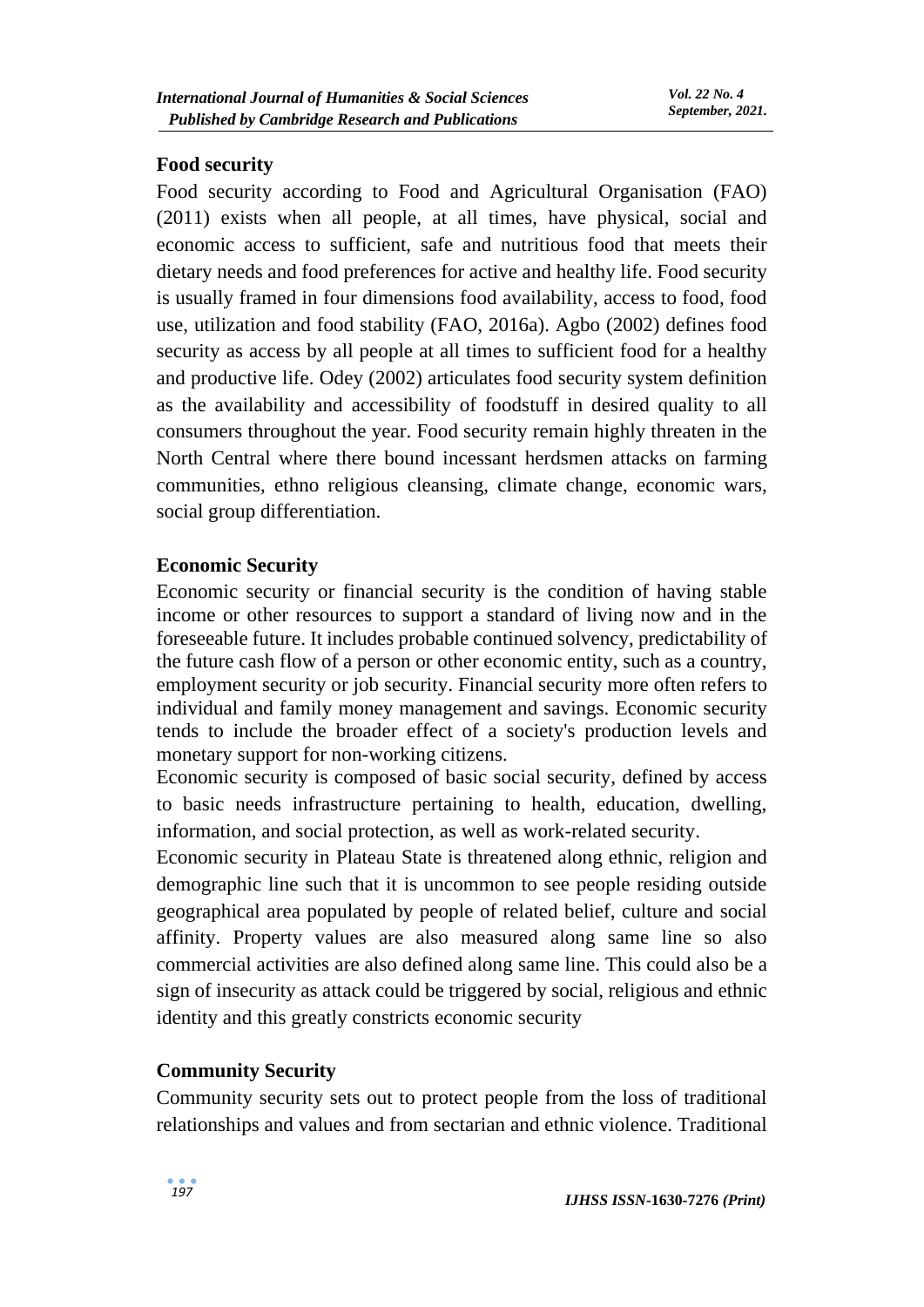communities, particularly minority ethnic groups are often threatened. About half of the world's states have experienced some inter-ethnic strife. Other scholars also equate community security with simply the protection of one's identity. Waever (1995:67) puts identity as the ultimate criterion of societal security as it arises in 'situations in which significant groups within a society feel threatened, feel their identity is endangered by immigration, integration, or cultural imperialism, and try to defend themselves. Threats to security community can come from various forces, including the state. While the state provides security to its people, the people may also require protection from the arbitrary power of the state. By identifying a range of threats to community security, the approaches to achieving community security would necessarily have to be multi-faceted, underscoring the close linkages between human security and human development, peace and democracy.

Threats to community security can come from several factors. These include: discrimination, exclusion, violence from other groups, and threats from the state. The UN Office for the Coordination of Humanitarian Affairs also defines community security in terms of threats, particularly, 'inter-ethnic, religious and other identity based tensions' (UNOCHA, 2009, p. 7).

Community security programming provides an effective approach that enables the delivery of security as a basic service in a way that builds trust between communities and security agencies and contributes to state legitimacy. The degree of community security perception (i.e. how safe people feel) is an indicator that can be used to assess the impact of security and justice programs at the local level. As an end state, community security is a condition in which the individuals and groups that constitute a community feel relatively safe from real or perceived threats experienced at the community level.

#### **Empirical Review**

**Police-Community Relationship and Food Security in Plateau State** Amadi and Anokwuru (2017) engaged human security framework to thematically examine agricultural resilience and security vulnerability on both the herdsmen and rural farmers' conflict in both the middle belt and the Eastern Nigeria. The study was of qualitative research design with reliance on related publications. The study submitted that the vulnerability of the farmers calls for policy response on agricultural resilience. The study opine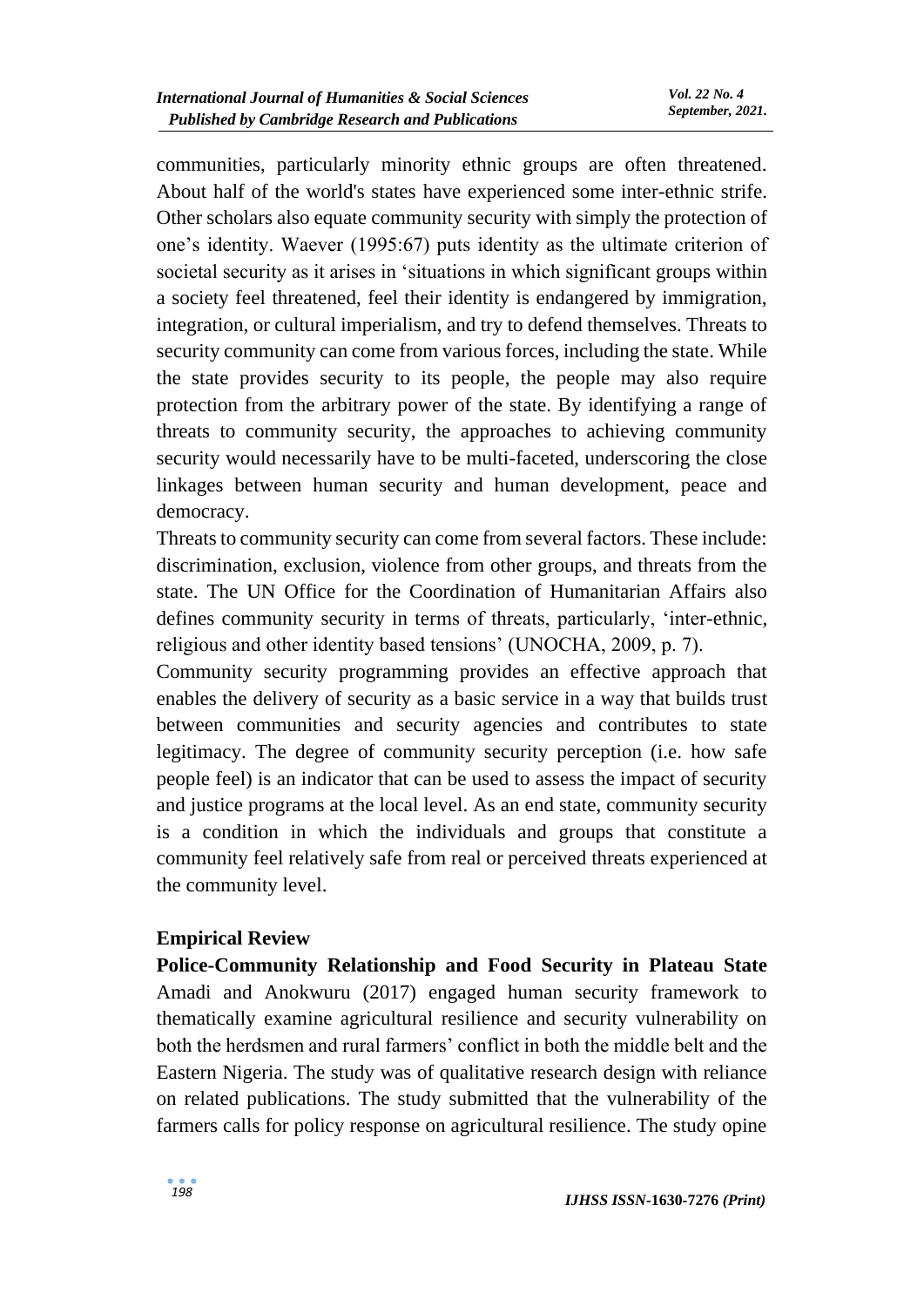that the inability of security agencies to arrest the conflicts have divergent implications that may contribute to fatal outcomes including decline in rural agricultural practices , food shortage and loss of human lives.

Dimelu, Salifu and Igbokwe (2016) engaged structured questionnaire to examine the causes of conflict in agrarian communities of Kogi in Nigeria. Study adopted research survey design with structured questionnaire to extract data for analysis from a sampled of 135 crop famers and 72 herdsmen. Data were collected by use of structured interview schedule, focus group discussion and personal observation and analysed using descriptive statistics and factor analysis. Findings from study showed that effective management of conflicts was constrained by inadequate funding and lack of institutional support by government to security agencies which further decrease level of trust on security agencies and all these culminated into low yield of farm produce. Study also established that pastoralists had the problems of insecurity of human and animal lives, displacement and economic losses leading to poor productivity of farming activity.

Agri, Babagario and Eneji (2019) adopted an ex post facto research design to investigate the effects of insecurity on agricultural efficiency in Balanga LGA of Gombe State, Nigeria. The study employed the ordinary least squares method of multiple regression analysis of time series data with agricultural gross domestic product as dependent variable while crime rate as proxied by federal government recurrent expenditures on internal security was used as independent variables. Findings of the study indicated that crime rate and unemployment are negatively related to agricultural productivity. Such that that, a unit increase in federal government recurrent expenditures on internal security will lead to increases in agricultural gross domestic product.

# **Police-Community Relationship and Economic Security in Plateau State**

Eze, Diyoke and Idoko (2019) engaged socio- ecological theory to examine impact of crime reporting as a panacea to crime control in Gwagwalada Area Council Abuja. Study deployed descriptive study that employed interviews and questionnaires on mostly enterprising and business owners to elicit data. Findings from the study showed that there is low crime reportage in Gwagwalada Area Council, study also related that People are more likely to report a crime if they have a positive attitude about the police. However,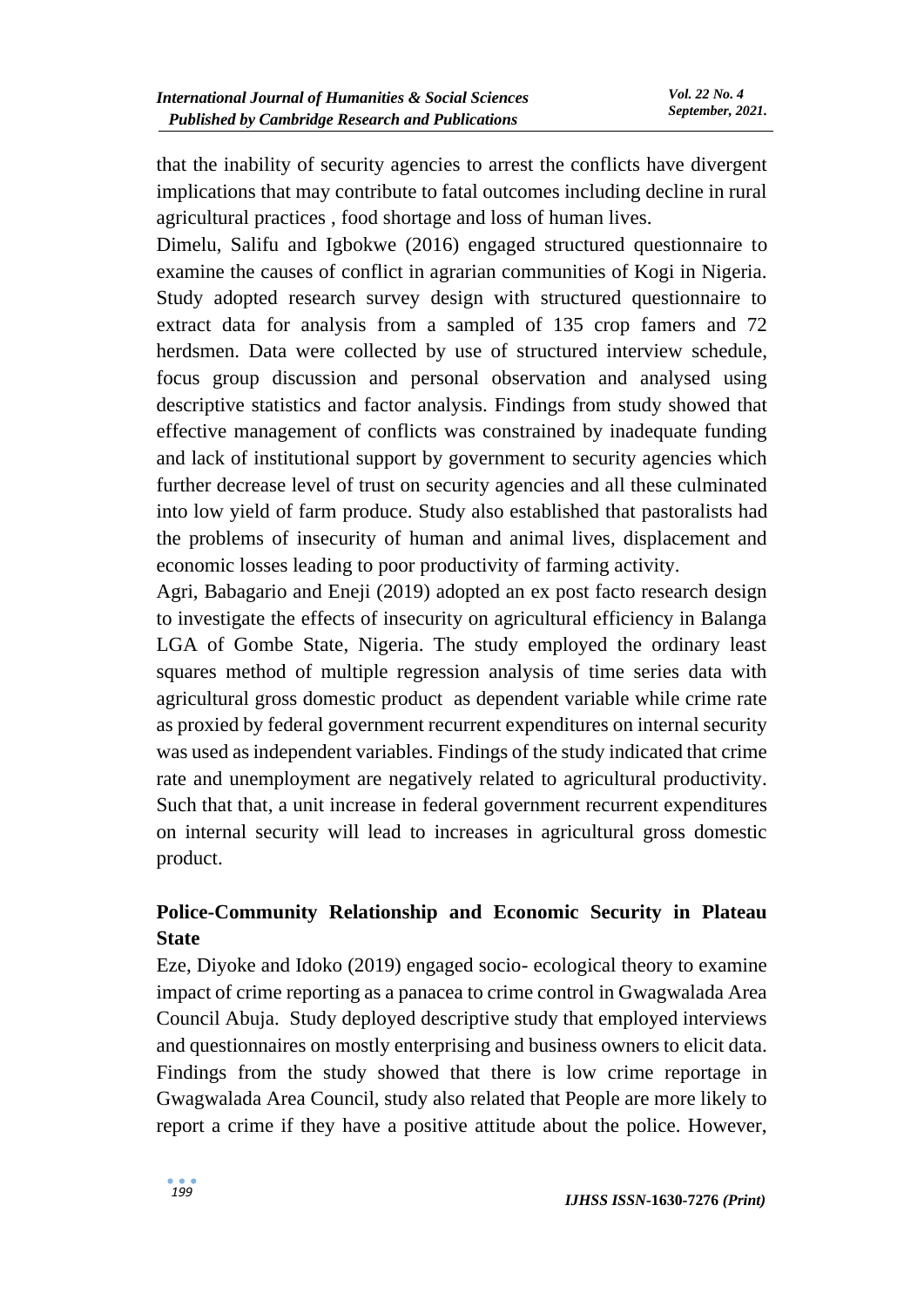many crimes are not reported because the victims believe that the police will not care, that the Police will take bribes and will not act against the perpetrators, or possible they will even get mocked by the perpetrator after coming back from the police station.

Gumel (2017) thematically studied critical issues facing small business enterprises in Nigeria. The study engaged Lampadarious success factors framework. Findings of the study showed that high rate of crime and criminalties negatively impacted on small business owners and business owners will leave most crimes unreported due to the rigours of going to Police stations and the attending expenses in investigation process which further deny business owners time and resources for other engagement. Study submitted that there is the need for an improved relationship in handling investigation without belabouring the complainants as such armchair investigation processes further endanger the economic security of the people.

Isenring, Mugellini and Killias (2016) investigated the unwillingness of the business sectors to report crime to the police in Australia. The study employed statistical tools of cross-tabulations and Chi-squared for data analysis on extracted data. Findings from the study submitted that that the reasons mostly linked to non-reporting of customer theft were that business owners believed that reporting would not have achieved anything. The same was also found in cases of attempted burglary, which were primarily not often reported because business proprietors usually thought that the police were not interested in resolving the matter. Study emphasised that trust in the security agencies and the perception of the reactions of the police after reporting the crime play an important role in the decision to report a crime or not.

# **Police-Community Relationship and Community Security in Plateau State**

Mu'azu, Ibrahim and Kura (2017) engaged empirical interrogation of civilian and military relationship to evolve peace in Borno State, Nigeria. The data for the qualitative study was drawn extant literature and relevant journal publications. Findings from the study revealed that there exists the urgent need for military and the civilians to relate well in order to have symbiotic relationships that could yield peace in this time of insurgency in Borno State, Nigeria.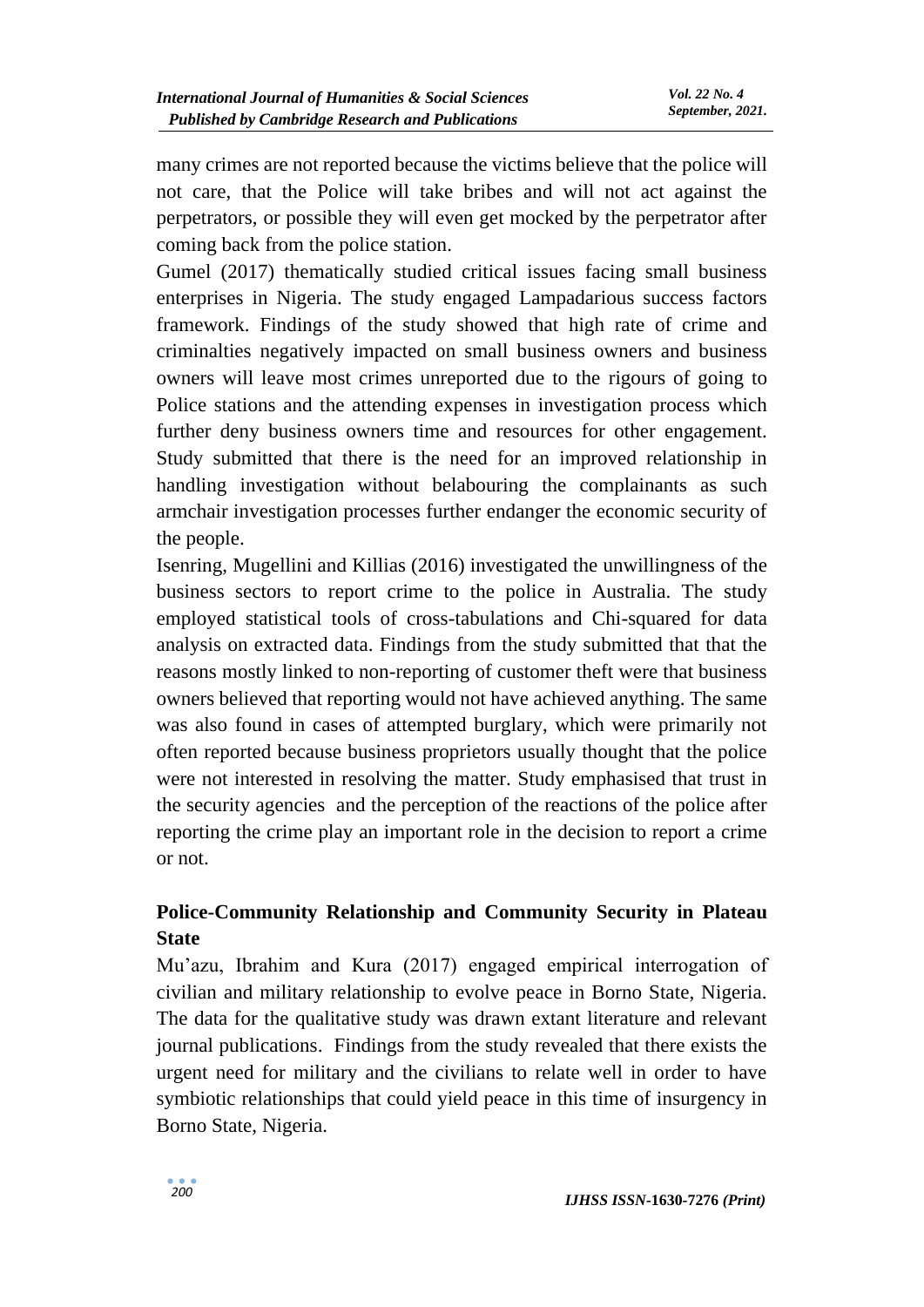Caballero-Anthony (2015) thematically interrogated community security as an element of human security in the  $21<sup>st</sup>$  century in the international arena using ASEAN as case study. The study engaged qualitative research design approach with reliance on related publications and extant literature. The study submits that the massive gaps in human development, security and democracy hinder progress in promoting community security.

Chambers (2014) employed desk-based review to investigate securing communities and transforming policing cultures in Jamaica. The study relied on reviews of academic, policy and grey literature supplemented by key informant interviews with primary focus on formal government policy and strategy documents, donor evaluations and progress reports of programmes including community policing, non-governmental organisation reports, as well as published perception studies and academic papers. Findings from the study showed that over the decades, the police-community relationship has broken down and an unhealthy mutual distrust prevails, with the frequent cry of "we want justice" coming from citizens.

## **Theoretical Framework Social Identity Theory**

Social Identity Theory evolved out of the work of Henri Tajfel (1978) Which attempted to apply cognitive grouping and gestalt phenomena to social groups (Tajfel & Turner, 1979) begins with the premise that individuals define their own identities with regard to social groups and that such identifications work to protect and bolster self-identity. The creation of group identities involves both the categorization of one's "in-group" with regard to an "out-group" and the tendency to view one's own group with a positive bias vis-à-vis the out-group. The result is an identification with a collective, depersonalized identity based on group membership and imbued with positive aspects (Turner, Hogg, Oakes, Reicher & Wetherell, 1987).

## **The Gap Theory**

The gap theory as propounded by George J. Thomson submits that there is a widening 'gap' between the police and the community in too many areas. People, corporate entities, trade association including youths who had been mistreated by the Police withdraw from the police and are never eager to help the police and live in resentment of the Police. Until Police officers are taught to care for the people, the 'gap' increases (Thomson, 2006). The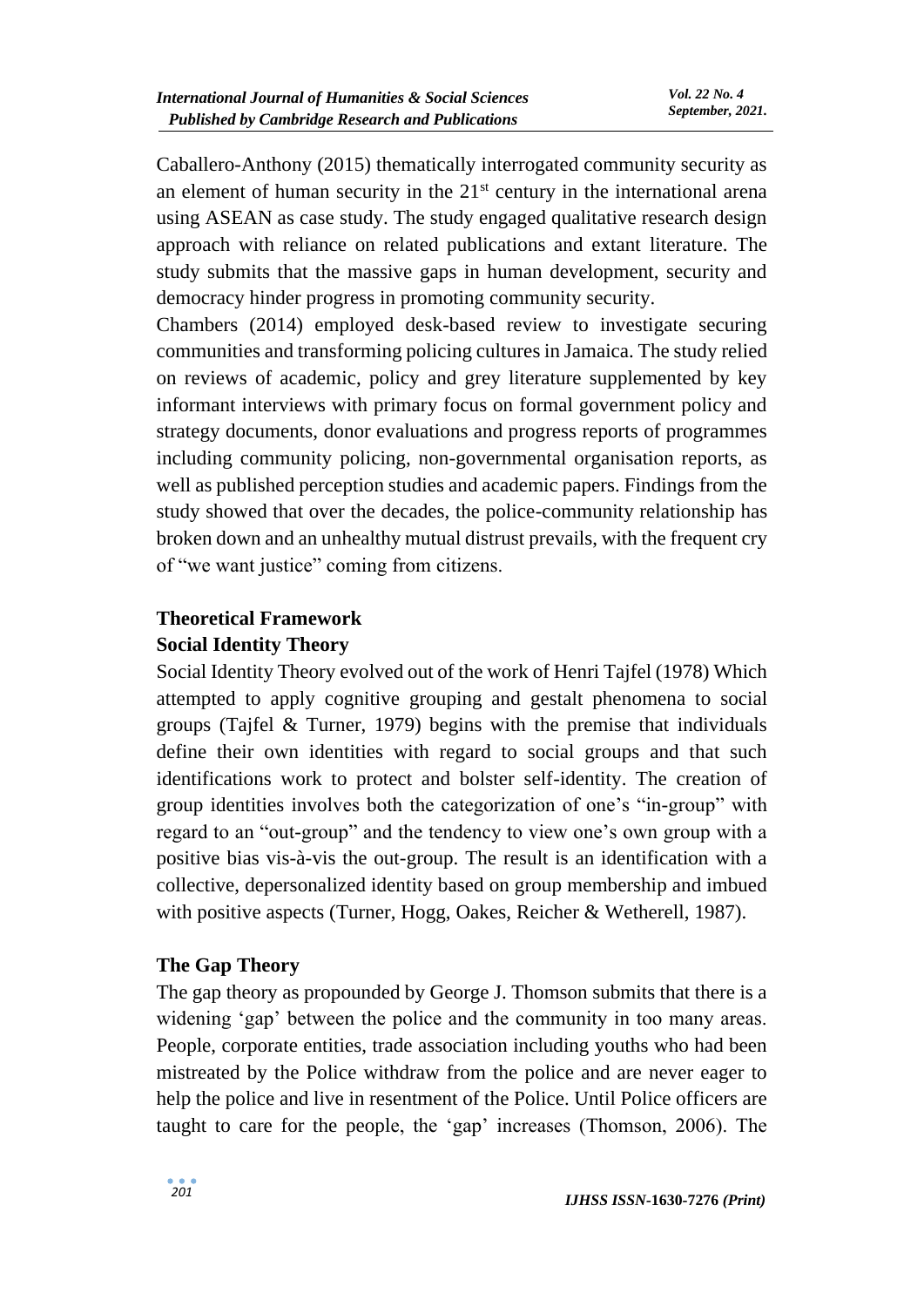hostile dispositions of formal security agencies account for the extent to which the people reclined from these agencies and this afford misfits in the society to leverage on the 'widening gap' between the police and the people. However, the better the police treat the people, the safer they feel and the more the 'gap' closes. As the 'gap' closes, it closes on the criminals and the deviant in the community.

## **Methodology**

This study engages exploratory research design to examine the impact of police-community relationship on human security in Plateau state of Nigeria. Human security is measured with constructs such as food security, economic security and community security as they relate to police community relationship in Plateau State, Nigeria using content analysis of publicly available archive documents. This study depends solely on secondary data. The research is conducted by examining literature concerning Human security and Police relationship with their host communities in Plateau State particularly the vast farming communities who incessantly are having headlong clashes with pastoral Herders. The literature was obtained through searches in publicly available material. Literature from non-serial publications, official reports, and conferences has been included particularly if they have been cited by other references in term of infrastructure decay and food security.

## **Discussion of Findings**

The finding from objective one of the study shows that absence of police community relationship in Plateau State, Nigeria has a negative effect on food security. It indicates that food insecurity increases due to incessant attacks on farmers who cannot reach out to security agencies and whose early warning of possible attacks has not generated any positive response. This relationship gap will likely translate to reduced efforts in farming, uncared for farming will lead to low farm yields and ultimately reduction of trust and reliance on security agencies that are supposed to protect them. This finding is consistent with the findings in previous works of Agri *et al.* (2019), Amadi and Anokwuru (2017); Dimelu *et al.* (2016).

Content analysis study on the objectives two (2) submits that the worsened police community relationship in Plateau State, Nigeria is aggravating the economic security of the people particularly traders who ply roads and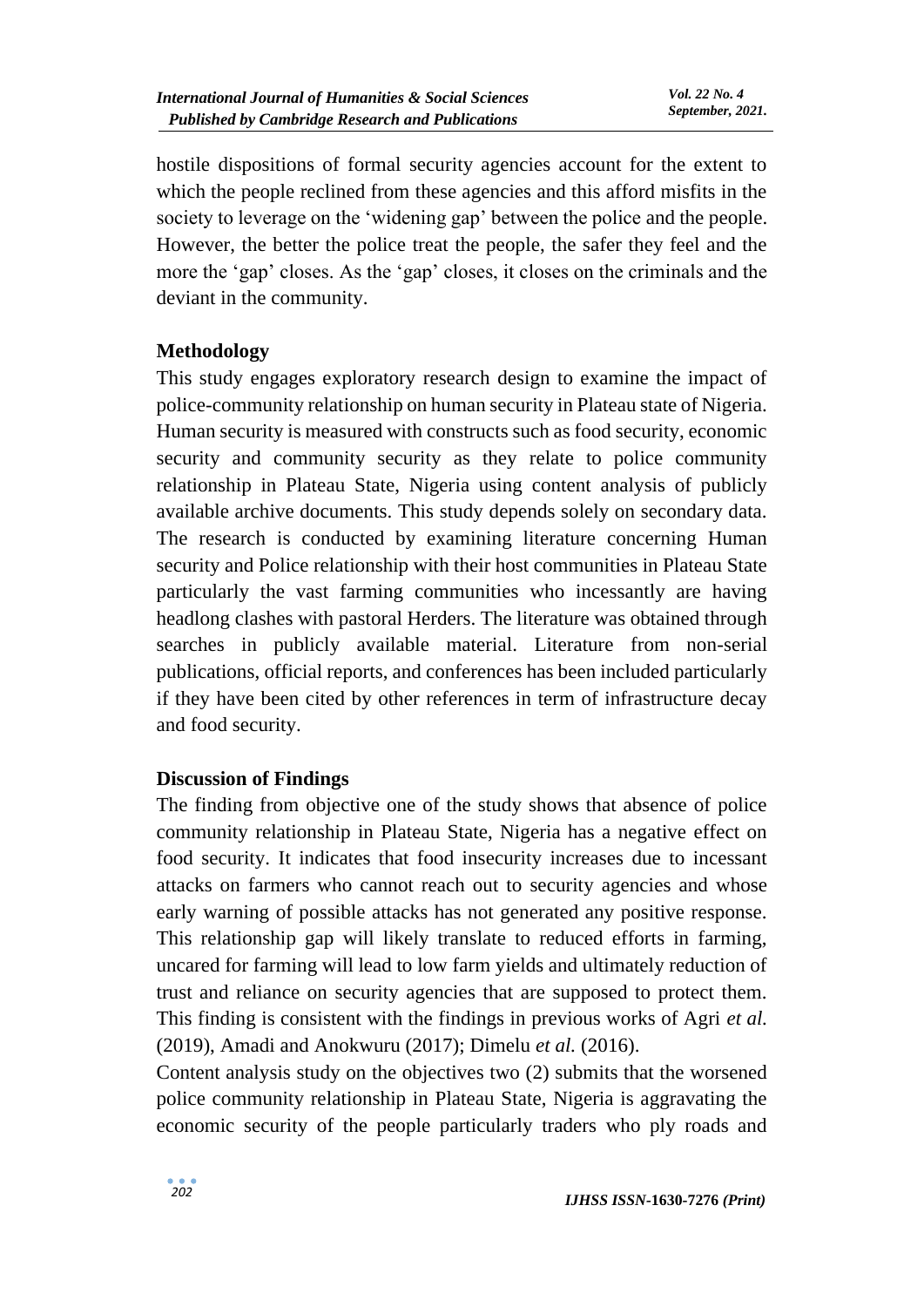encounter road blocks that added to the cost of business, the cost of reporting crime along disturbances of going to station Offices are all factors that added cost ad increases economic security of host communities. Many investors are leaving the Plateau State closing down their investment and throwing people out of jobs since security agencies are unable to stem the tide of crisis. The rational for this finding could be that the more business owners are shortchanged by crime and criminality at the helplessness of security agencies and this decreases the confidence and reliance on police community relationship. The finding is aligns with findings in the previous works of Eze *et al.* (2019); Gumel (2017); Isenring *et al.* (2016) who found that economic insecurity reduces police community relationship.

The outcome from objectives three (2) shows that a failed and battered police community relationship in Plateau State, Nigeria create disconnect between the people and the security agencies and this ends up aggravating community insecurity. Poor community security exposed the people to crime and criminality, banditry, planned attacks, ethno religious attack which leads to a dwindle confidence, reliance and working police community relationship with security agencies. This also results in community setting up in numbers their own informal security networks to protect their communities. This finding is consistent with the findings in previous works of Mu'azu, Ibrahim and Kura (2017); Caballero-Anthony (2015); Chambers (2014).

#### **Conclusions and Recommendations**

This study concludes that poor police community relationship in Plateau State is aggravating state of Human security as empirical studies has revealed that food security, economic security and community security are greatly endangered by the widening gulf between the security agencies; Nigeria military, the Nigeria Police, the Nigeria Security and Civil Defence Corps who are major actors in the Operation Safe Haven s and in their respective Station Offices across the Plateau. The incessant farmers herders clash, destruction of farmland, planned attacks on Herders livestock; economic insecurity occasion by social demographic stratification of the State where people trade a along ethnic and religious lines and community insecurity where villages are attack along ethno religious lines all at the helplessness and poor response of security agencies compound and further deteriorate police community relationship.

Based on the conclusions of this study, the following recommendations are made;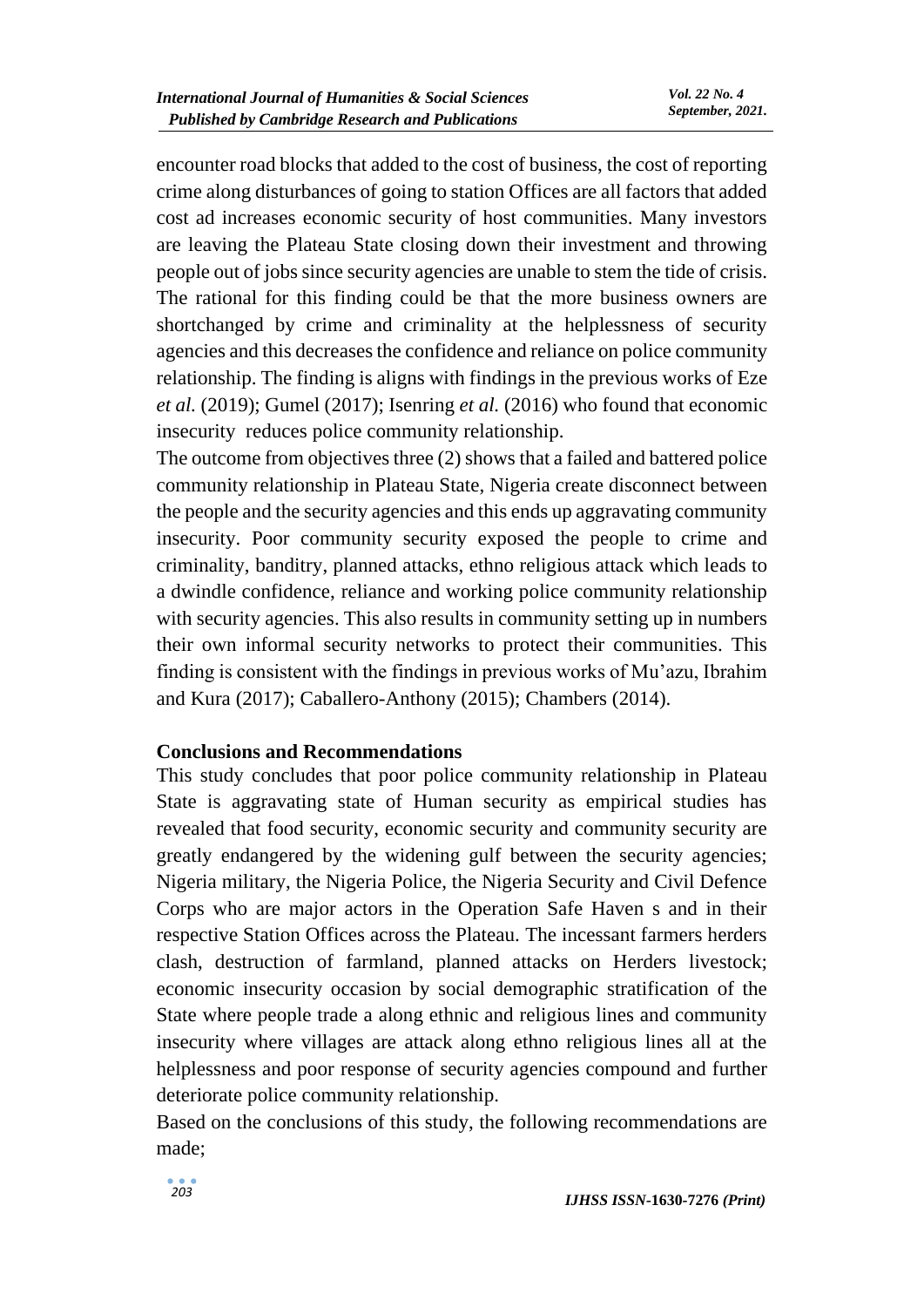The study recommends that the middle belt Governors Forum particularly the Plateau State government should partner with specialised team of Agro Rangers drawn from all security agencies (as seen established in NSCDC Agro Ranger Squad) should be equipped, motivated and deployed for the protection of Herders and Farmers in order to assist in boosting food production which stands endangered. State government should genuinely mop up all harvests excesses during plenty at harvest time as a way to encourage farmers back into agricultural activities.

The study recommends that security agencies should put in more efforts to close up the gap existing with business owners, moving their goods from point of supplies to point of demands such that the business community would have a sense to willingly assist security agencies with logistics than to see security agencies endangering their economic activities with the business sectors left unprotected or at high cost of securing security. The commitment of security agencies to genuinely ends crime and criminality will surely encourage investors back into the State.

The study recommends that Plateau State Government through her Local Government affairs offices, the Federal Government particularly Office of the National adviser Security adviser, ministry of Interior affairs, the Nigerian Army and ministry of Humanitarian affairs along with association of Civil society should evolve a policy for Early Warning Early responses to be incorporated into the country's security architecture since such interface will encourage the desired relationship that can predicts community security

#### **References**

- Adamu, S. (2021). Police-Community Relationship And Internal Security In Nasarawa State. Being An Unpublished Dissertation Submitted For The Award Of Master Of Science In Security And Strategic Studies To The Institute Of Governance, of the Postgraduate School of Studies. Nasarawa.State University, Keffi
- Agri, E.M., Babagario , B., & Eneji, A.G. (2019). The effects of insecurity on agricultural productivity in Nigeria: The case study of Gombe State. *Sumerianz Journal of Business Management and Marketing, 2* (6), 59-69.
- Amadi, L., & Anokwuru, G. (2017). Security, vulnerability and agricultural resilience: Experience from herdsmen and rural farmers' conflict in Nigeria. *International Journal of English, Literature and Social Science, 2*(2), 31-39
- Buzan, B., Waever, O., & de Wilde, J. (1998). Security: A new framework for analysis. Boulder, CO: Lynne Reinner Publishers.
- Caballero-Anthony, M. (2015). Community security: human security at 21. *Contemporary Politics, 21*(1), 53–69, <http://dx.doi.org/10.1080/13569775.2014.994812>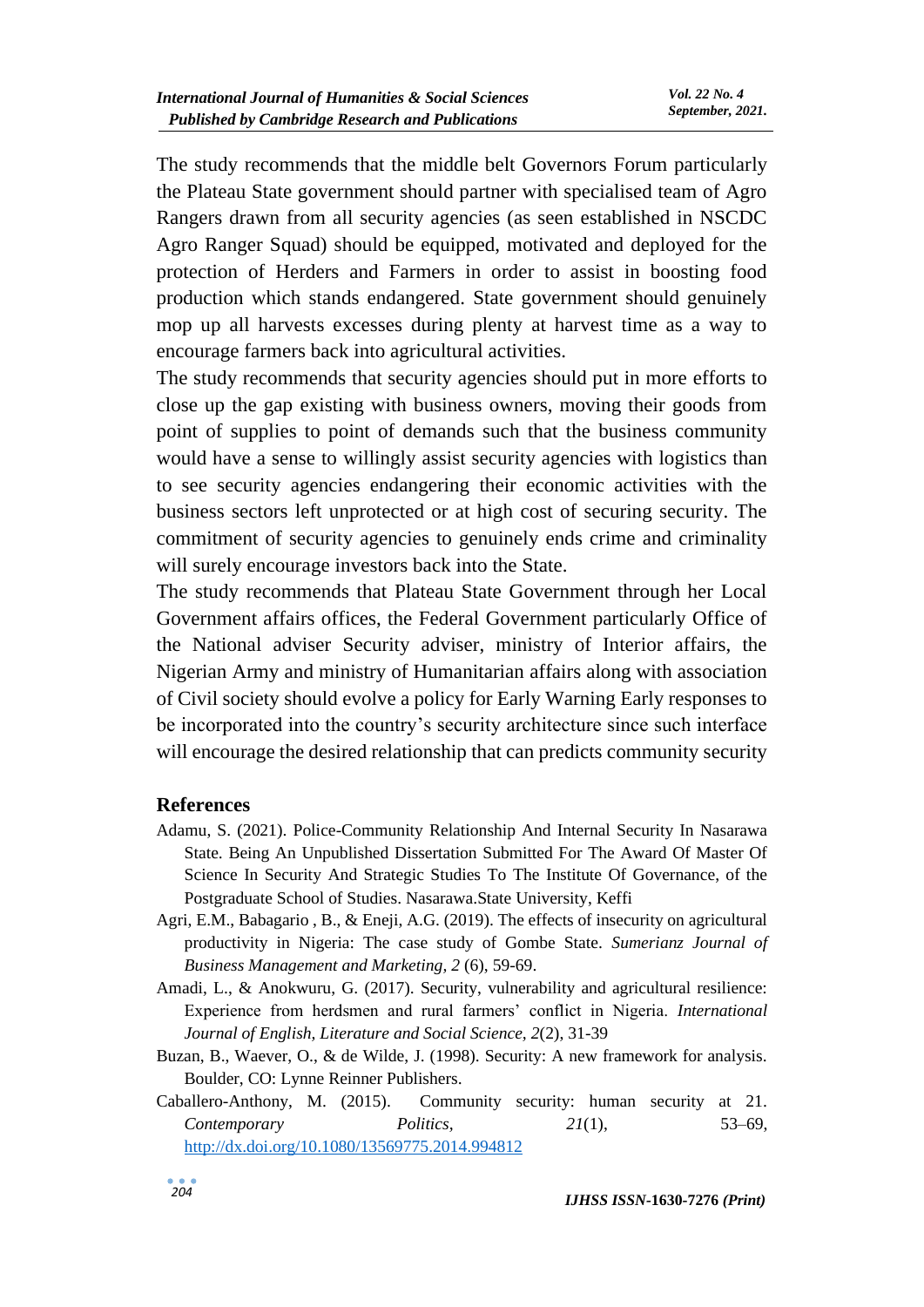- Chambers, V. (2014). Securing communities and transforming policing cultures A desk study of community policing in Jamaica. Retrieved from https://www.refworld.org/pdfid/53d0cf2f4.pdf
- Dimelu, M. U., Salifu, D. E., Enwelu, A. I., & Igbokwe E. M. (2017). Challenges of herdsmen-farmers' conflict in livestock production in Nigeria: Experience of pastoralists in Kogi State, Nigeria. *African Journal of Agricultural, Research, 12*(8), 642-650.
- Global Peace Index. (2017). Measuring Peace in a Complex World. Available at https://reliefweb.int/sites/reliefweb.int/files/resources/GPI-2017-Report-1.pdf
- Global Terrorism Index (2017). Measuring and understanding the impact of terrorism. [https://reliefweb.int/sites/reliefweb.int/files/resources/Global%20Terrorism%20Inde](https://reliefweb.int/sites/reliefweb.int/files/resources/Global%20Terrorism%20Index%202017%20%284%29.pdf) [x%202017%20%284%29.pdf](https://reliefweb.int/sites/reliefweb.int/files/resources/Global%20Terrorism%20Index%202017%20%284%29.pdf)
- Gumel, B. I. (2017). Critical challenges facing small business enterprises in Nigeria: A literature review. *International Journal of Scientific and Engineering Research, 8*(8), 796-808.
- Human Security Research Group. (2012). *Human security report 2012 – Sexual violence, education and war: Beyond the mainstream narrative.* Vancouver, BC: Human Security Research Group, Human Security Press.
- International Crisis Group, (2018). Stopping Nigeria's Spiralling Farmer-Herder Violence, 26 July. pp. 4-5. Retrieved from [https://d2071andvip0wj.cloudfront.net/262-stopping-nigerias-spiralling-farmer](https://d2071andvip0wj.cloudfront.net/262-stopping-nigerias-spiralling-farmer-herder-violence.pdf)[herder-violence.pdf](https://d2071andvip0wj.cloudfront.net/262-stopping-nigerias-spiralling-farmer-herder-violence.pdf)
- Isenring, G. L., Mugellini, G., & Killias, M. (2016). The willingness to report employee offences to the police in the business sector. *European Journal of Criminology, 13*(3), 372 –392.
- Le Billon, P. (2009). Economic and resource causes of conflicts. In J. Bercovitch, V. Kremenyuk, & I. W. Zartman (Eds.), *The SAGE handbook of conflict resolution* (pp. 210–225). Los Angeles: Sage.
- Mu'azu, A.. Ibrahim, M., & Kura, S. M. (2017). Enhancing civilian and military relations to prevent insurgency in Borno State, Nigeria. *American International Journal of Social Science, 6*(2), 34-39.
- Roe, P. (2005). *Ethnic violence and the societal security dilemma.* London: Routledge.
- SIPRI. (2013). SIPRI yearbook 2013: Armaments, disarmament and international security-summary. Oxford University Press. Retrieved September 10, 2013, from http://www.sipri.org/yearbook/2013/files/SIPRIYB13Summary.pdf
- Tajfel, H. (1978). The achievement of inter-group differentiation. In H. Tajfel (Ed.), *Differentiation between social groups.* pp. 77–100. London: Academic Press.
- Tajfel, H., & Turner, J. C. (1979). An integrative theory of inter-group conflict. In W. G. Austin S. Worchel (Eds.), *The social psychology of inter-group relations*. pp. 33–47. Monterey, CA: Brooks/Cole.
- Turner, J. C., Hogg, M., Oakes, P., Reicher, S., & Wetherell, M. (1987). Rediscovering the social group: A self-categorization theory. Oxford, England:Basil Blackwell.
- UNOCHA. (2009). Human security in theory and practice. New York, NY: UNOCHA, Human Security Unit.